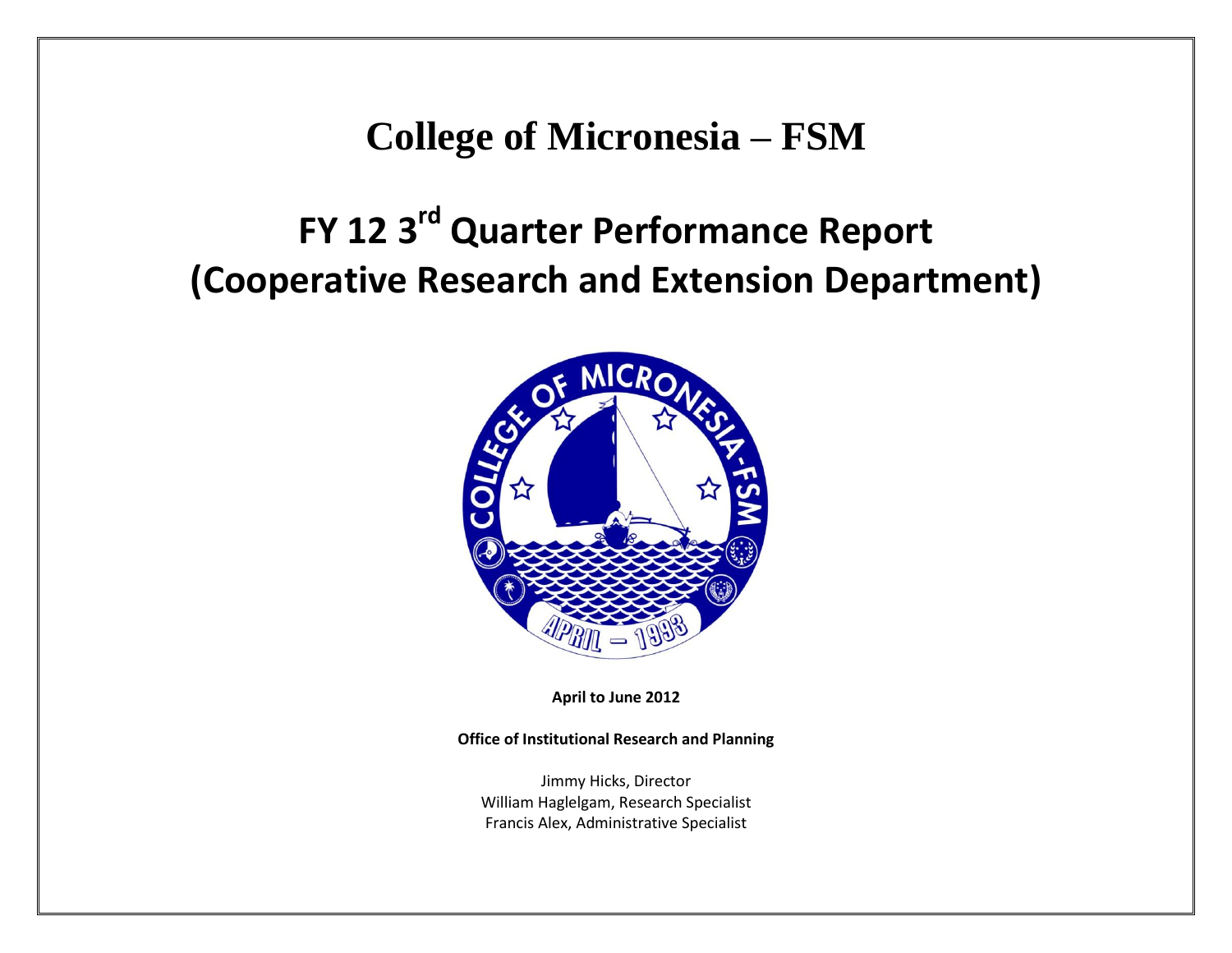## **FY12 3rd Quarter Performance Report**

**College of Micronesia – FSM - Performance reporting form**

| Department/Division/Campus: | Cooperative and Research | Period: | April $1st$ – June $30th$<br>2012 |
|-----------------------------|--------------------------|---------|-----------------------------------|
| System                      | <b>Extension (CRE)</b>   |         |                                   |

**Strategic goal 3:** Create an adequate, healthy and functional learning and working environment

| <b>Objectives</b>                | <b>Accomplishments</b> | <b>Comments/additional detail</b>                |  |
|----------------------------------|------------------------|--------------------------------------------------|--|
| 3A: Provide for adequate         |                        |                                                  |  |
| facilities to support a learning |                        | CES PNI relocated to the new office site at<br>⋗ |  |
| community                        |                        | PBDC.                                            |  |
| 3B: Provide for maintenance      | N/A                    | N/A                                              |  |
| and upkeep of grounds,           |                        |                                                  |  |
| facilities, and equipment        |                        |                                                  |  |
| 3C: Provide for a safe, secure   |                        |                                                  |  |
| and effective college            | N/A                    | N/A                                              |  |
| environment                      |                        |                                                  |  |

## **Strategic goal 4:** Foster effective communication

| <b>Objectives</b>          | <b>Accomplishments</b> | <b>Comments/additional detail</b>              |
|----------------------------|------------------------|------------------------------------------------|
| 4A: Enhance communications |                        | <b>CRE-PNI agents participated in Workshop</b> |
| pathways                   |                        | on Communication Development                   |
| 4B: Provide communications | N/A                    | N/A                                            |
| infrastructure to support  |                        |                                                |
| communication pathways     |                        |                                                |
| 4C: Enhance the college    | N/A                    | N/A                                            |
| community's ability to     |                        |                                                |
| communicate effectively    |                        |                                                |

**Strategic goal 5:** Invest in sufficient, qualified, and effective human resources

| <b>Objectives</b> |                             | <b>Accomplishments</b>                                      | Comments/additional detail                      |
|-------------------|-----------------------------|-------------------------------------------------------------|-------------------------------------------------|
|                   | 5A: Provide on-going        |                                                             | <b>CRE Coordinator provided training to CES</b> |
|                   | professional development of | <b>Summary Major Professional Development Activities by</b> | PNI agents on thawing procedures for            |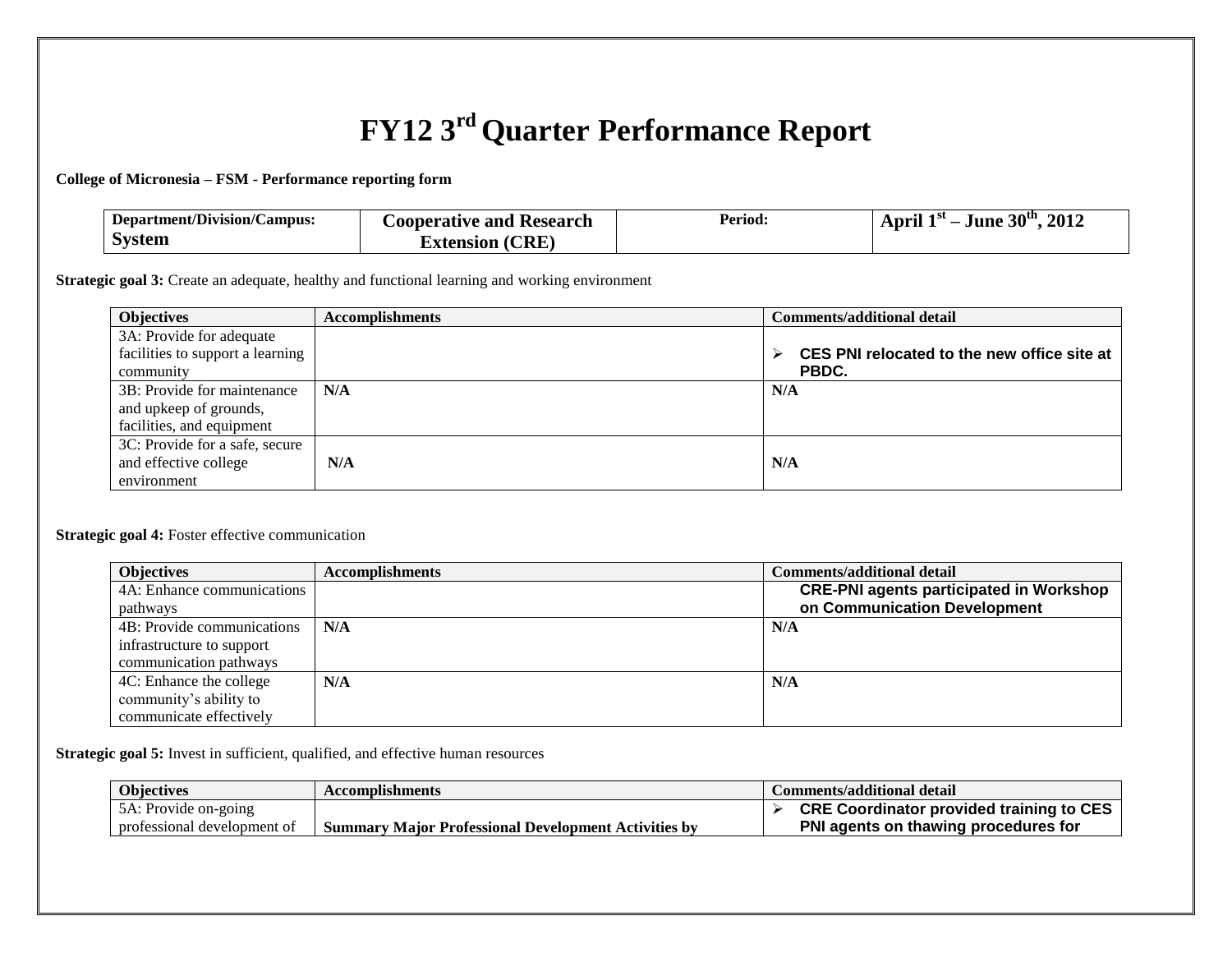| faculty and staff                                                                          | <b>Campus:</b><br><b>Chuuk Campus</b><br><b>Kosrae Campus</b><br><b>FMI</b><br><b>National campus</b><br><b>Pohnpei Campus</b><br><b>Yap Campus</b> | frozen swine semen, semen extender<br>medium preparation, artificial<br>insemination procedures and transporting<br>protocol.<br><b>Provided training in Swine Castration at</b><br>➤<br><b>Staff Development day</b><br>Training of two resesrch assistant in<br>≻<br>Chuuk to support collection of salt<br>tolerant swamp taro varieties |
|--------------------------------------------------------------------------------------------|-----------------------------------------------------------------------------------------------------------------------------------------------------|---------------------------------------------------------------------------------------------------------------------------------------------------------------------------------------------------------------------------------------------------------------------------------------------------------------------------------------------|
| 5B: Recruit and retain<br>qualified personnel to allow<br>delivery of quality services     |                                                                                                                                                     | Assisted or led in four recruitment<br>⋗<br>committees<br><b>PNI Researcher</b><br>$\bigcirc$<br>Landscape assistant<br>$\circ$<br><b>Ag. Lecturer PNI</b><br>$\circ$<br>Ag. & climate Change Agent<br>$\circ$<br><b>CRE-PNI</b><br>≻                                                                                                       |
| 5C: Update personnel policies<br>and procedures to meet on-<br>going human resources needs | N/A                                                                                                                                                 | N/A                                                                                                                                                                                                                                                                                                                                         |

**Strategic goal 7:** Build a partnering and service network for community, workforce and economic development

| <b>Objectives</b>                                                  | <b>Accomplishments</b>  | <b>Comments/additional detail</b>                                                                                                                                                                                 |  |
|--------------------------------------------------------------------|-------------------------|-------------------------------------------------------------------------------------------------------------------------------------------------------------------------------------------------------------------|--|
| 7A: Increase involvement of<br>the community in college<br>affairs | N/A                     | N/A                                                                                                                                                                                                               |  |
| 7B: Enhance and promote<br>employment opportunities                | Internship program<br>⋗ | <b>PNI-CRE Staff attended internship</b><br>➤<br>supervisor training<br>$\triangleright$ Two Marine Science students from<br><b>COM-FSM begin their internship study</b><br>at the pearl project and sea cucumber |  |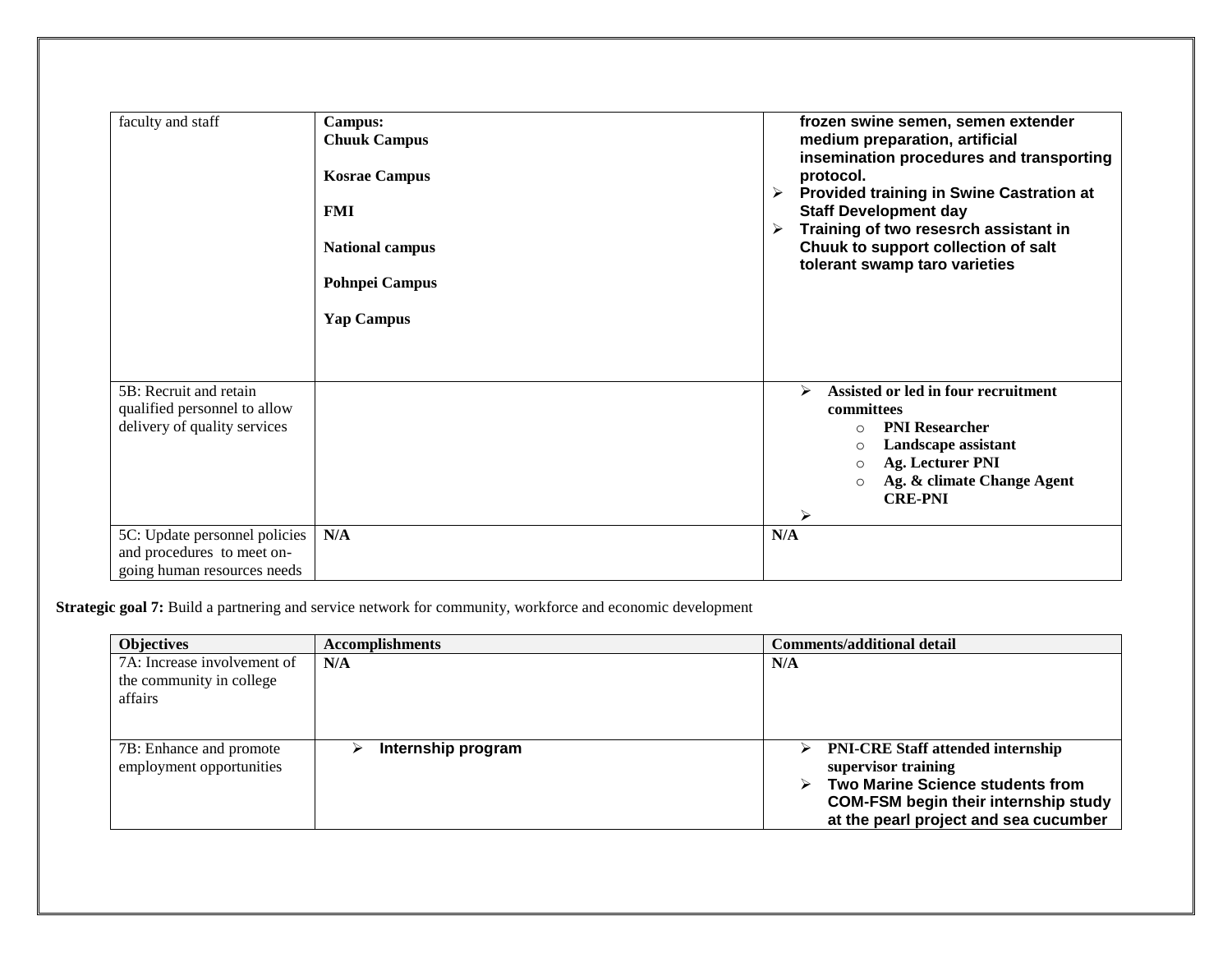|                                                                                                                                   |                                                                                               |   | at Nett Point hatchery.                                                                                                                                                                                                                                                                                                                                                                                                   |
|-----------------------------------------------------------------------------------------------------------------------------------|-----------------------------------------------------------------------------------------------|---|---------------------------------------------------------------------------------------------------------------------------------------------------------------------------------------------------------------------------------------------------------------------------------------------------------------------------------------------------------------------------------------------------------------------------|
| 7C: Develop new and<br>enhance existing programs to<br>meet the changing<br>educational and workforce<br>needs of our communities | Two students were sponsored to attend a summer<br>➤<br>training session in Agriculture at UOG |   | Nicole Pelep of Pohnpei campus and Jessy<br>➤<br>Jack, of National campus agriculture programs<br>attended a one month training session at UOG<br>funded through the RIIA (CariPac) program and<br>including student representatives from Palau,<br>RMI, NMC, American Samoa CC, Univ. of Puerto<br>Rico and Univ. of the Virgin Islands. They will<br>be giving seminars to their peer groups upon<br>return to COM-FSM. |
| 7D: Provide Cooperative                                                                                                           | Community/farm visits - outreach<br>$\blacktriangleright$                                     | ➤ | Bio-control agents for whitefly realeased                                                                                                                                                                                                                                                                                                                                                                                 |
| Extension Services to the                                                                                                         |                                                                                               |   | Soil amendment, vegetable production, seeding                                                                                                                                                                                                                                                                                                                                                                             |
| community                                                                                                                         |                                                                                               |   | and fertilizing workshops conducted                                                                                                                                                                                                                                                                                                                                                                                       |
|                                                                                                                                   | Please see attachment on occurred services by campus                                          | ➤ | Sea cucumber spawning trials conducted at Nett                                                                                                                                                                                                                                                                                                                                                                            |
|                                                                                                                                   |                                                                                               |   | Point to support re-stocking program $-3,050,000$                                                                                                                                                                                                                                                                                                                                                                         |
|                                                                                                                                   |                                                                                               |   | eggs obtained for two month rearing period                                                                                                                                                                                                                                                                                                                                                                                |
|                                                                                                                                   |                                                                                               |   | before transfer to grow-out farms                                                                                                                                                                                                                                                                                                                                                                                         |
|                                                                                                                                   |                                                                                               |   | Pearl project staff harvested 638 half pearls from<br>blacklip pearl oysters                                                                                                                                                                                                                                                                                                                                              |
|                                                                                                                                   |                                                                                               | ➤ | One aquaculture hatchery employee presented a                                                                                                                                                                                                                                                                                                                                                                             |
|                                                                                                                                   |                                                                                               |   | paper at a symposium at Ryukyus University in                                                                                                                                                                                                                                                                                                                                                                             |
|                                                                                                                                   |                                                                                               |   | Okinawa                                                                                                                                                                                                                                                                                                                                                                                                                   |
|                                                                                                                                   |                                                                                               |   | PNI Agents collaborated with UH researchers to                                                                                                                                                                                                                                                                                                                                                                            |
|                                                                                                                                   |                                                                                               |   | host a graduate student studying the effect of                                                                                                                                                                                                                                                                                                                                                                            |
|                                                                                                                                   |                                                                                               |   | compost as a soil amendment on local soils                                                                                                                                                                                                                                                                                                                                                                                |
|                                                                                                                                   |                                                                                               |   | PNI CRE agents are providing Artificial                                                                                                                                                                                                                                                                                                                                                                                   |
|                                                                                                                                   |                                                                                               |   | Insemination services for local pigs in an effort to                                                                                                                                                                                                                                                                                                                                                                      |
|                                                                                                                                   |                                                                                               |   | improve local genetics. To date 54 requests have<br>been received.                                                                                                                                                                                                                                                                                                                                                        |
|                                                                                                                                   |                                                                                               |   | Chuuk CRE provided on-going outreach in                                                                                                                                                                                                                                                                                                                                                                                   |
|                                                                                                                                   |                                                                                               |   | Global Food Security and Hunger; Climate                                                                                                                                                                                                                                                                                                                                                                                  |
|                                                                                                                                   |                                                                                               |   | Change; Community Resource Development;                                                                                                                                                                                                                                                                                                                                                                                   |
|                                                                                                                                   |                                                                                               |   | Child Obesity/Food Safety, Health and Nutrition                                                                                                                                                                                                                                                                                                                                                                           |
|                                                                                                                                   |                                                                                               |   | and EFNEP                                                                                                                                                                                                                                                                                                                                                                                                                 |
|                                                                                                                                   |                                                                                               |   | Kosrae CRE focused on Food processing,                                                                                                                                                                                                                                                                                                                                                                                    |
|                                                                                                                                   |                                                                                               |   | nutrition and entrepreneurship at June $6^{\overline{h}}$                                                                                                                                                                                                                                                                                                                                                                 |
|                                                                                                                                   |                                                                                               |   | celebrations and Vocational Education week                                                                                                                                                                                                                                                                                                                                                                                |
|                                                                                                                                   |                                                                                               | ➤ | Follow up assessment of the sewing classes                                                                                                                                                                                                                                                                                                                                                                                |
|                                                                                                                                   |                                                                                               |   | indicates the trainees are continuing to use what                                                                                                                                                                                                                                                                                                                                                                         |
|                                                                                                                                   |                                                                                               |   | was taught                                                                                                                                                                                                                                                                                                                                                                                                                |
|                                                                                                                                   |                                                                                               |   | COM-FSM Students who have spare time after                                                                                                                                                                                                                                                                                                                                                                                |
|                                                                                                                                   |                                                                                               |   | class are challenging the entrepreneurship training                                                                                                                                                                                                                                                                                                                                                                       |